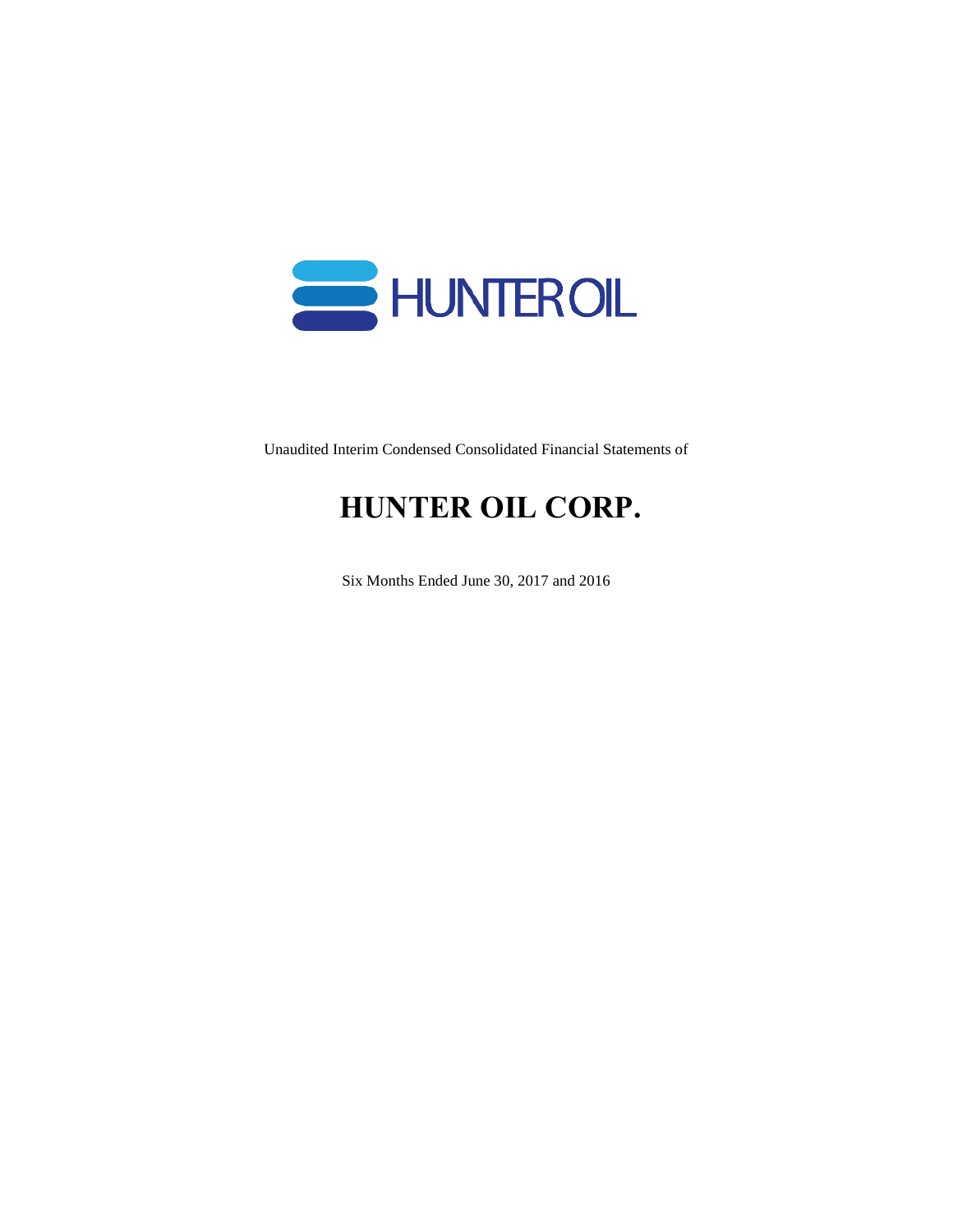#### NOTICE OF NO AUDITOR REVIEW OF INTERIM FINANCIAL STATEMENTS

Under National Instrument 51-102, Part 4, subsection 4.3 (3) (a), if an auditor has not performed a review of the interim financial statements, they must be accompanied by a notice indicating that the financial statements have not been reviewed by an auditor.

The accompanying unaudited interim consolidated condensed financial statements of the Company have been prepared by management and approved by the Board of Directors of the Company.

The Company's independent auditor has not performed a review of these unaudited interim consolidated condensed financial statements in accordance with standards established by the Chartered Professional Accountants of Canada for a review of interim financial statements by an entity's auditor.

August 28, 2017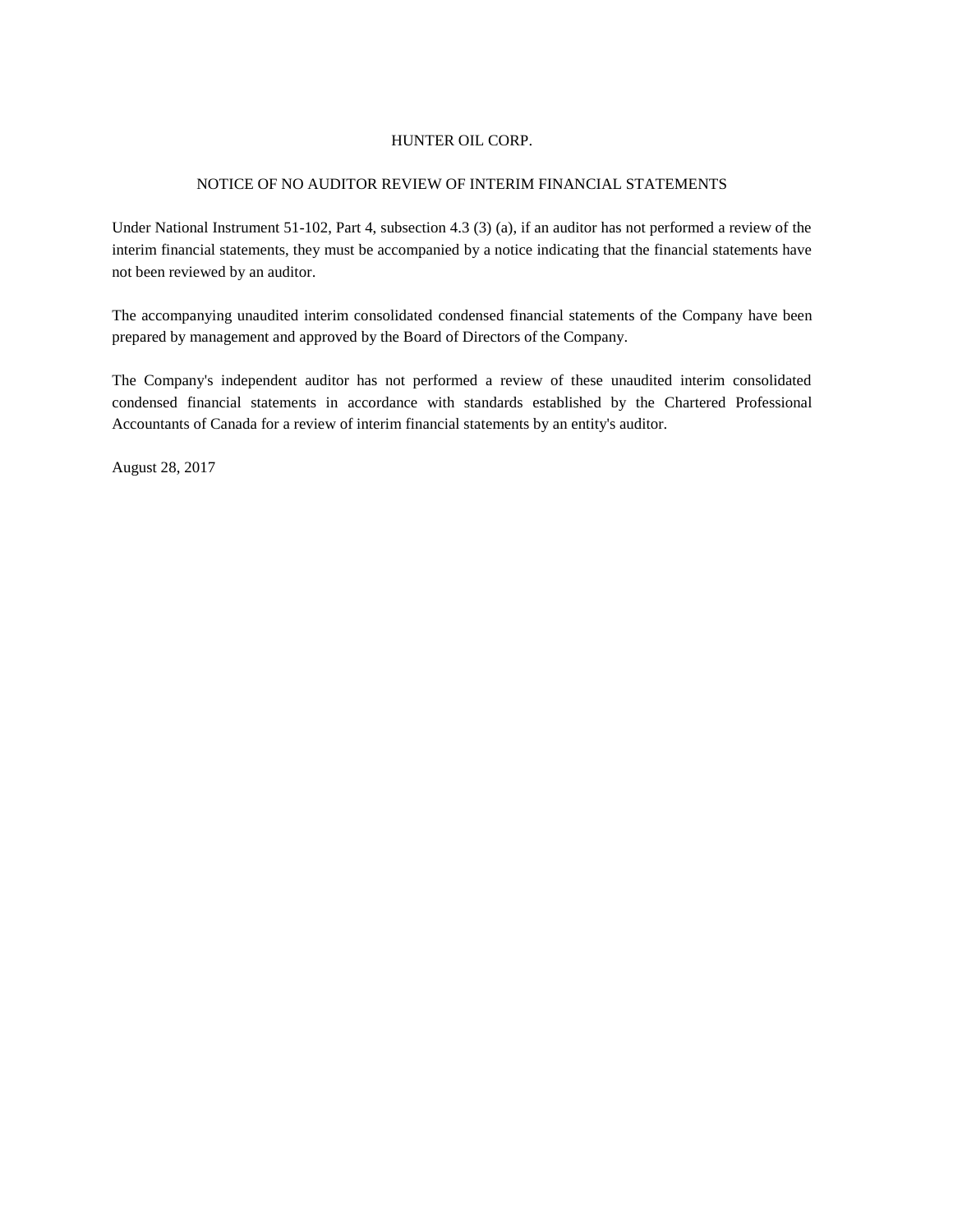Condensed Consolidated Balance Sheets (Unaudited) (all amounts expressed in thousands of US dollars)

|                                            | As of June 30, | As of December 31, |
|--------------------------------------------|----------------|--------------------|
|                                            | 2017           | 2016               |
| Assets                                     |                |                    |
| Current assets                             |                |                    |
| Cash and cash equivalents                  | \$<br>212      | \$<br>1,050        |
| Receivables                                | 96             | 166                |
| Subscription receivable                    |                | 453                |
| Pepaid expenses and other deposits         | 517            | 522                |
| Total current assets                       | 825            | 2,191              |
| Non-current assets                         |                |                    |
| Exploration and evaluation assets          | 165            | 64                 |
| Property and equipment, net                | 39,430         | 38,947             |
| Restricted cash                            | 2,340          | 2,340              |
| Total non-current assets                   | 41,935         | 41,351             |
| <b>Total Assets</b>                        | \$<br>42,760   | \$<br>43,542       |
| Liabilities and Shareholders' Equity       |                |                    |
| <b>Current liabilities</b>                 |                |                    |
| Accounts payable and accrued liabilities   | \$<br>663      | \$<br>474          |
| Asset retirement obligations               | 702            | 527                |
| Total current liabilities                  | 1,365          | 1,001              |
| Asset retirement obligations               | 17,704         | 17,240             |
| Total liabilities                          | 19,069         | 18,241             |
| Shareholders' equity                       |                |                    |
| Equity instruments                         | 126,626        | 126,628            |
| Contributed surplus                        | 9,256          | 9,256              |
| Accumulated deficit                        | (112, 191)     | (110, 583)         |
| Total shareholders' equity                 | 23,691         | 25,301             |
| Total Liabilities and Shareholders' Equity | \$<br>42,760   | \$<br>43,542       |

See accompanying notes to unaudited interim condensed consolidated financial statements.

Approved by the Board of Directors:

Director Director

/s/ Al H. Denson /s/ Andrew Hromyk Al H. Denson Andrew Hromyk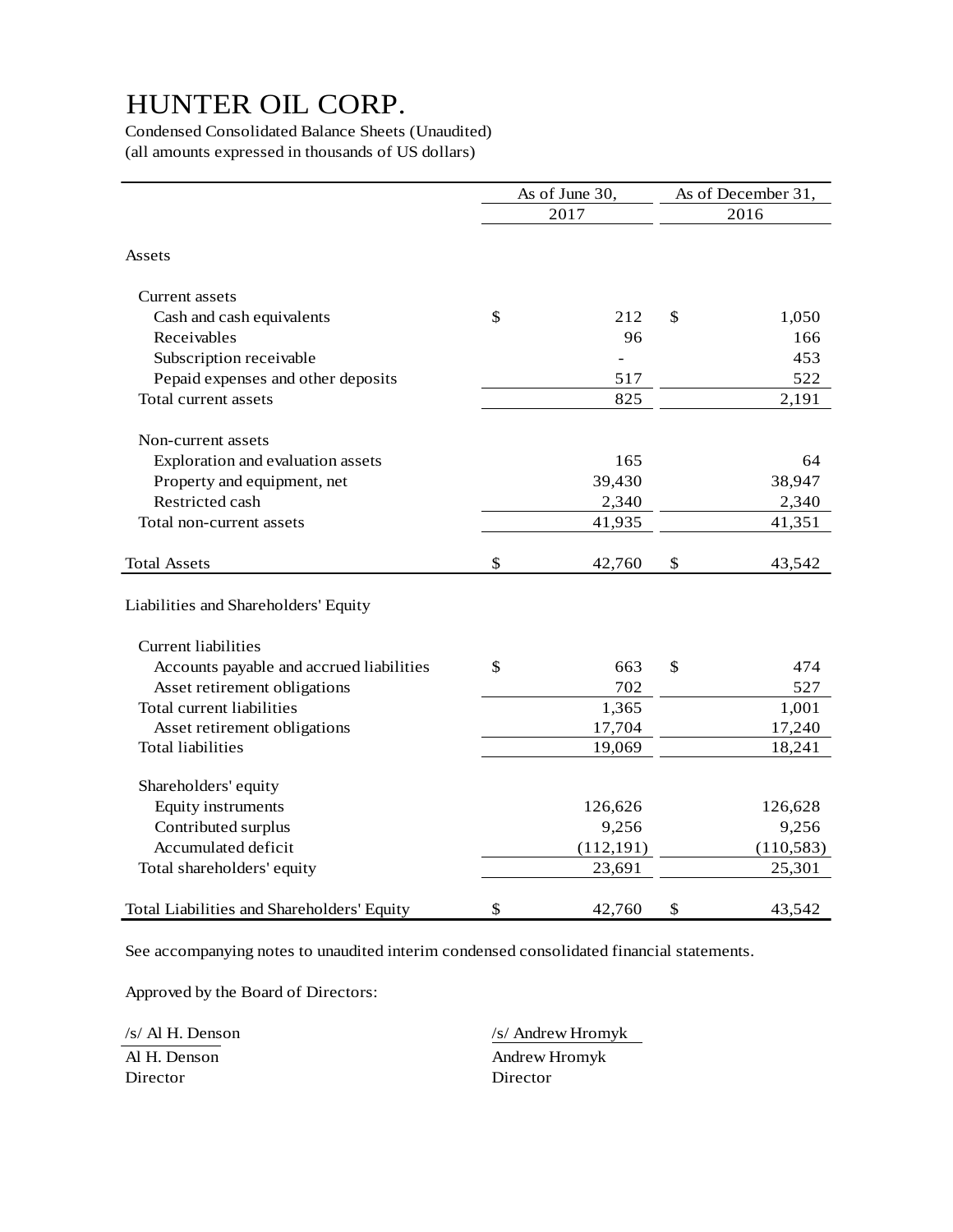Condensed Consolidated Statements of Operations and Comprehensive Loss (Unaudited) (all amounts expressed in thousands of US dollars)

|                                       | <b>Six Months Ended</b> |                  |    |                |  |  |
|---------------------------------------|-------------------------|------------------|----|----------------|--|--|
|                                       |                         |                  |    |                |  |  |
|                                       |                         | June 30,<br>2017 |    |                |  |  |
| Revenues                              |                         |                  |    |                |  |  |
| Oil and gas sales                     | \$                      | 804              | \$ | 553            |  |  |
| Less: Royalties                       |                         | (168)            |    | (117)          |  |  |
| Revenues, net of royalties            |                         | 636              |    | 436            |  |  |
| Expenses                              |                         |                  |    |                |  |  |
| Operating and production costs        |                         | 560              |    | 348            |  |  |
| Workover expenses                     |                         | 49               |    | 41             |  |  |
| General and administrative            |                         | 1,043            |    | 1,167          |  |  |
| Loss on disposition of assets         |                         | 22               |    | 45             |  |  |
| Depreciation and depletion            |                         | 324              |    | 363            |  |  |
| Accretion                             |                         | 221              |    | 191            |  |  |
| Other, net                            |                         | 24               |    | $\overline{4}$ |  |  |
| Foreign currency translation loss     |                         |                  |    |                |  |  |
| Total expenses                        |                         | 2,244            |    | 2,159          |  |  |
| Net comprehensive loss for the period | \$                      | (1,608)          | \$ | (1, 723)       |  |  |
| Loss per share - basic and diluted    | \$                      | (0.20)           | \$ | (0.30)         |  |  |

See accompanying notes to unaudited interim condensed consolidated financial statements.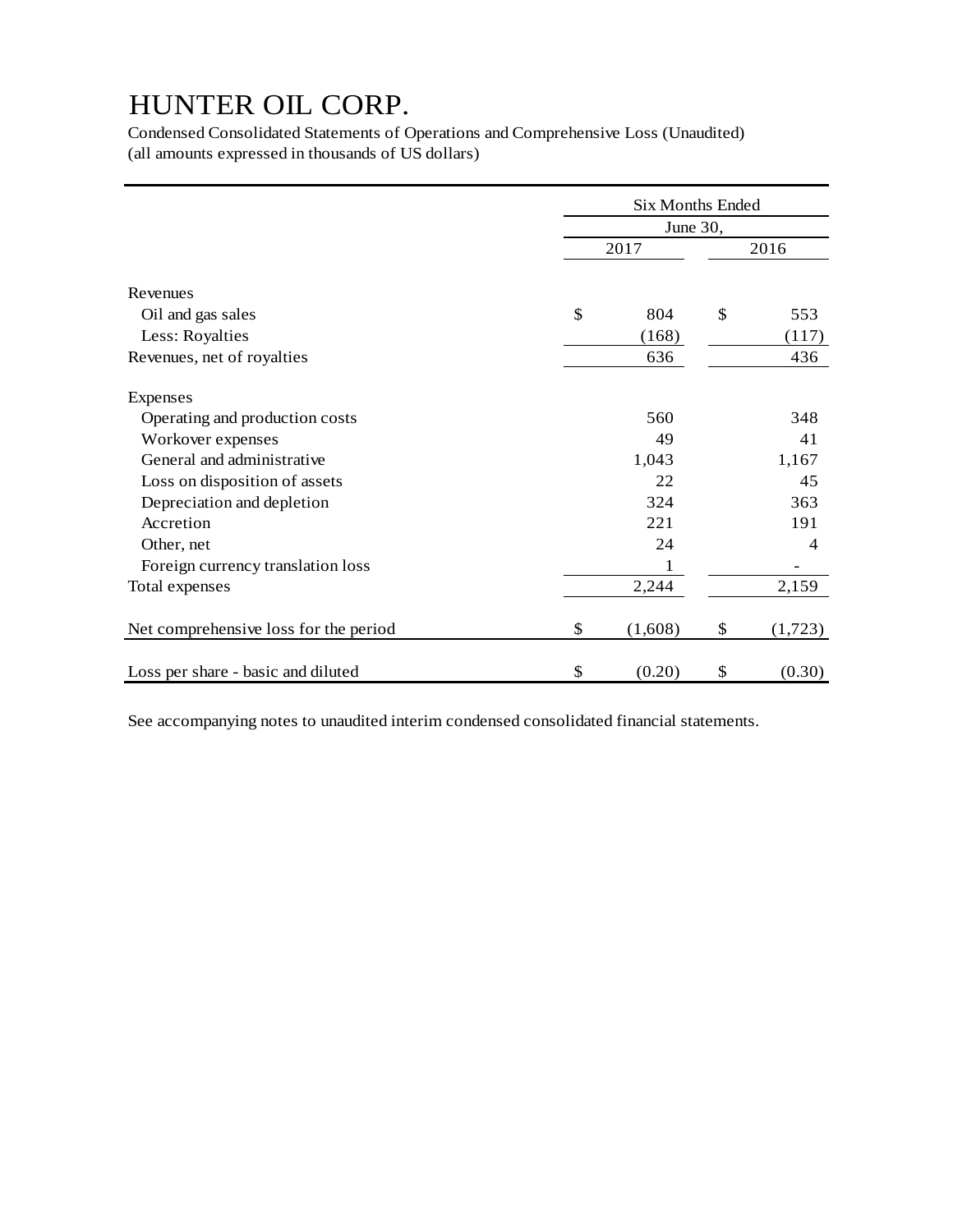Condensed Consolidated Statements of Shareholders' Equity (Unaudited) (all amounts, except common shares, expressed in thousands of US dollars)

|                                                       | Number of Common Shares |           |                           |            |              |
|-------------------------------------------------------|-------------------------|-----------|---------------------------|------------|--------------|
|                                                       | June 30,                |           |                           | June 30,   |              |
|                                                       | 2017                    | 2016      |                           | 2017       | 2016         |
| <b>Total Shareholders' Equity, beginning balances</b> |                         |           | $\boldsymbol{\mathsf{S}}$ | 25,301     | \$<br>26,810 |
| <b>Equity Instruments (Common Shares)</b>             |                         |           |                           |            |              |
| Balance, January 1                                    | 8,070,871               | 1,600,871 |                           | 126,628    | 124,166      |
| Issued stock, no par value                            |                         | 6,470,000 |                           |            | 2,464        |
| Offering costs                                        |                         |           |                           | (2)        |              |
| Balance, June 30                                      | 8,070,871               | 8,070,871 |                           | 126,626    | 126,630      |
| <b>Contributed Surplus</b>                            |                         |           |                           |            |              |
| Balance, January 1                                    |                         |           |                           | 9,256      | 9,256        |
| Balance, June 30                                      |                         |           |                           | 9,256      | 9,256        |
| <b>Accumulated Deficit</b>                            |                         |           |                           |            |              |
| Balance, January 1                                    |                         |           |                           | (110, 583) | (106, 612)   |
| Net loss                                              |                         |           |                           | (1,608)    | (1,723)      |
| Balance, June 30                                      |                         |           |                           | (112, 191) | (108, 335)   |
| <b>Total Shareholders' Equity, ending balances</b>    |                         |           | \$                        | 23,691     | 27,551<br>\$ |

See accompanying notes to unaudited interim condensed consolidated financial statements.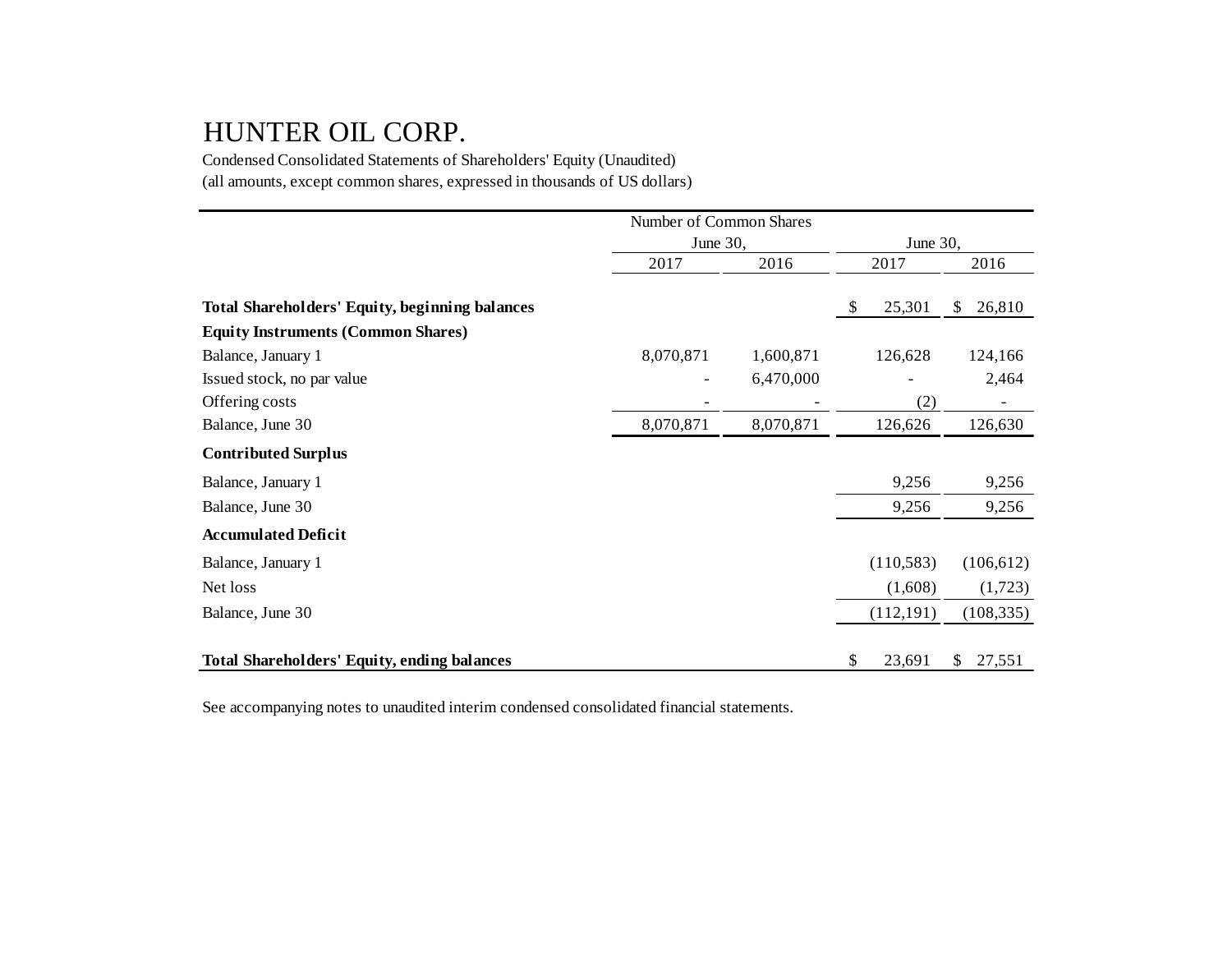Condensed Consolidated Statements of Cash Flows (Unaudited) (all amounts expressed in thousands of US dollars)

|                                                    | Six Months Ended |    |          |  |  |
|----------------------------------------------------|------------------|----|----------|--|--|
|                                                    | June 30,         |    |          |  |  |
|                                                    | 2017             |    | 2016     |  |  |
| Cash provided by (used in):                        |                  |    |          |  |  |
| Operating activities                               |                  |    |          |  |  |
| Net loss for the year                              | \$<br>(1,608)    | \$ | (1,723)  |  |  |
| Add (deduct) non-cash items:                       |                  |    |          |  |  |
| Depreciation and depletion                         | 324              |    | 363      |  |  |
| Accretion of asset retirement costs                | 221              |    | 191      |  |  |
| Loss on disposition of assets                      | 22               |    | 45       |  |  |
| Foreign currency translation loss                  | 1                |    |          |  |  |
| Non-cash other expense                             | 32               |    | (48)     |  |  |
| Total non-cash items                               | (1,008)          |    | (1,172)  |  |  |
| Asset retirement expenditures                      | (58)             |    | (33)     |  |  |
| Changes in working capital                         | 719              |    | (344)    |  |  |
| Cash used in operations                            | (347)            |    | (1, 549) |  |  |
| Investing activities                               |                  |    |          |  |  |
| Exploration and evaluation expenditures            | (101)            |    |          |  |  |
| Property and equipment expenditures                | (388)            |    | (279)    |  |  |
| Decreases in restricted cash, net                  |                  |    | 1,936    |  |  |
| Cash provided by (used in) investing activities    | (489)            |    | 1,657    |  |  |
| Financing activities                               |                  |    |          |  |  |
| Proceeds from private placement funding            |                  |    | 2,164    |  |  |
| Offering costs on private placement funding        | (2)              |    |          |  |  |
| Cash provided by (used in) financing activities    | (2)              |    | 2,164    |  |  |
|                                                    |                  |    |          |  |  |
| Change in cash and cash equivalents                | (838)            |    | 2,272    |  |  |
| Cash and cash equivalents, beginning of the period | 1,050            |    | 1,257    |  |  |
| Cash and cash equivalents, end of period           | \$<br>212        | \$ | 3,529    |  |  |

See accompanying notes to unaudited interim condensed consolidated financial statements.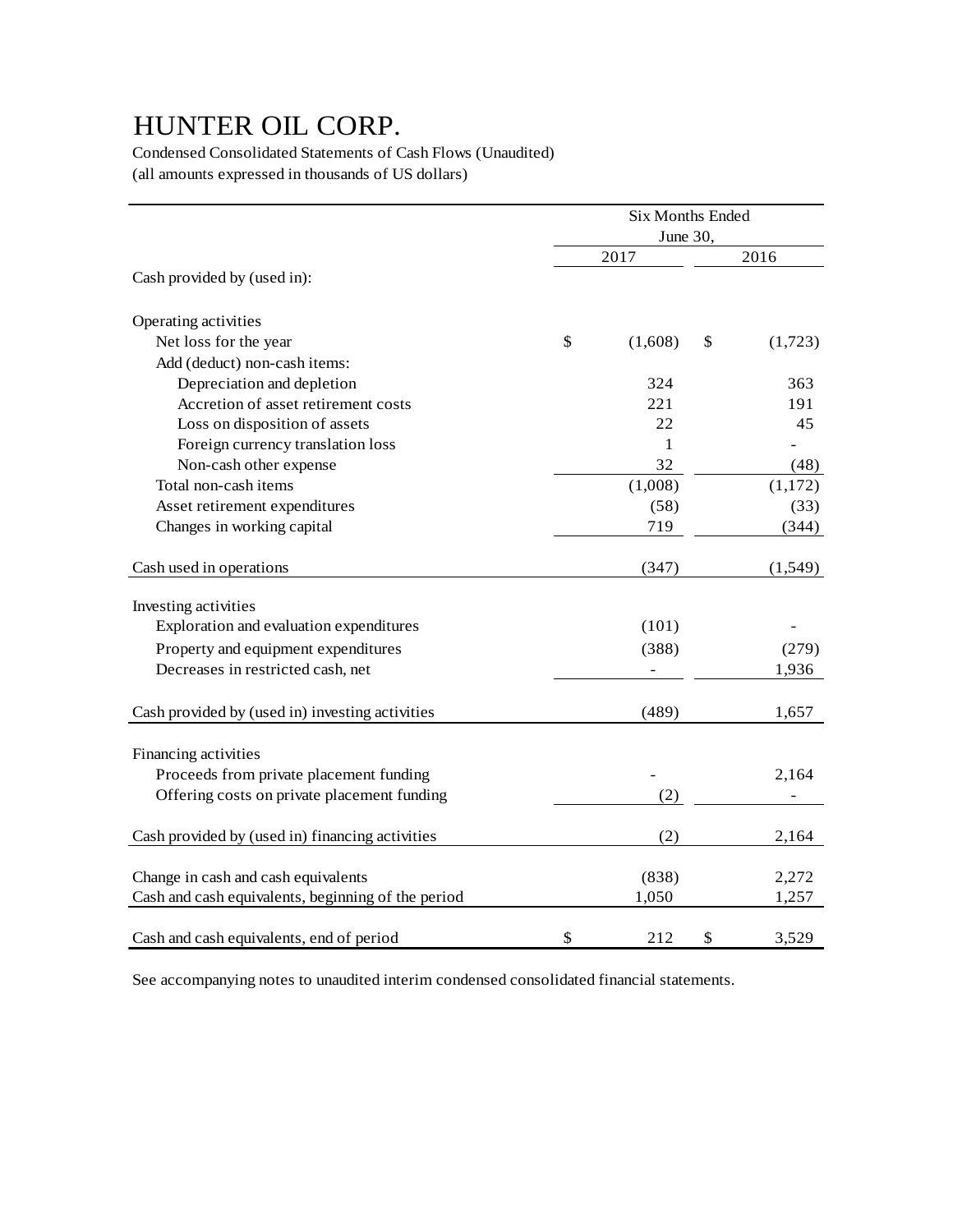Notes to Unaudited Interim Condensed Consolidated Financial Statements (All amounts in thousands of US dollars unless otherwise indicated)

Six Months Ended June 30, 2017 and 2016

#### **1. Reporting Entity and Description of Business**

Hunter Oil Corp., formerly known as Enhanced Oil Resources Inc., was incorporated in British Columbia, Canada and is engaged, through its wholly-owned U.S. subsidiaries (collectively referred to as the "Company") in the acquisition, development, operation and exploitation of crude oil and natural gas properties in the Permian Basin in eastern New Mexico, United States.

Common shares of the Company are listed on the TSX Venture Exchange ("TSX-V") under the symbol "HOC" and quoted on the OTCQX ("Over the Counter" marketplace) under the symbol "HOILF". The address of the registered office of the Company is Suite 940, 1040 West Georgia Street, Vancouver, British Columbia, V6E 4H1 Canada.

#### **2. Liquidity and Going Concern**

While these unaudited interim condensed financial statements are prepared on the basis that the Company will continue to operate as a going concern, which assumes that the Company will be able to realize its assets and discharge its liabilities in the normal course of business for the twelve-month period following the date of these consolidated financial statements, certain conditions and events cast significant doubt on the validity of this assumption. For the six months ended June 30, 2017, the Company had negative cash flows from operations of approximately \$0.3 million and, at June 30, 2017, an accumulated deficit of approximately \$112.2 million. The Company also expects to incur further losses during the future development of its business. The Company's ability to continue as a going concern is dependent upon its ability to generate profitable production and to obtain additional funding from loans or equity financings or through other arrangements. Although the Company has been successful in obtaining financing, there is no assurance that it will be able to obtain adequate financing in the future or that such financing will be on terms acceptable to the Company.

These annual consolidated financial statements do not reflect the adjustments to the carrying values of assets and liabilities and the reported expenses and balance sheet classifications that would be necessary were the going concern assumption deemed to be inappropriate. These adjustments could be material.

#### **3. Basis of Presentation and Summary of Significant Accounting Policies**

#### **Statement of Compliance**

These unaudited interim condensed consolidated financial statements have been prepared in accordance with International Financial Reporting Standards ("IFRS") as issued by the International Accounting Standards Board ("IASB") applicable to the preparation of interim condensed financial statements, including International Accounting Standard 34, "Interim Financial Reporting." The Company has consistently applied the same accounting policies as those set out in the audited consolidated financial statements for the year ended December 31, 2016, which are available on the Company's website at www.hunteroil.com. Certain disclosures included in the notes to the annual consolidated financial statements have been condensed in the following note disclosures or have been disclosed on an annual basis only. Accordingly, these interim condensed consolidated financial statements should be read in conjunction with the audited consolidated financial statements for the year ended December 31, 2016, which have been prepared in accordance with IFRS as issued by the IASB.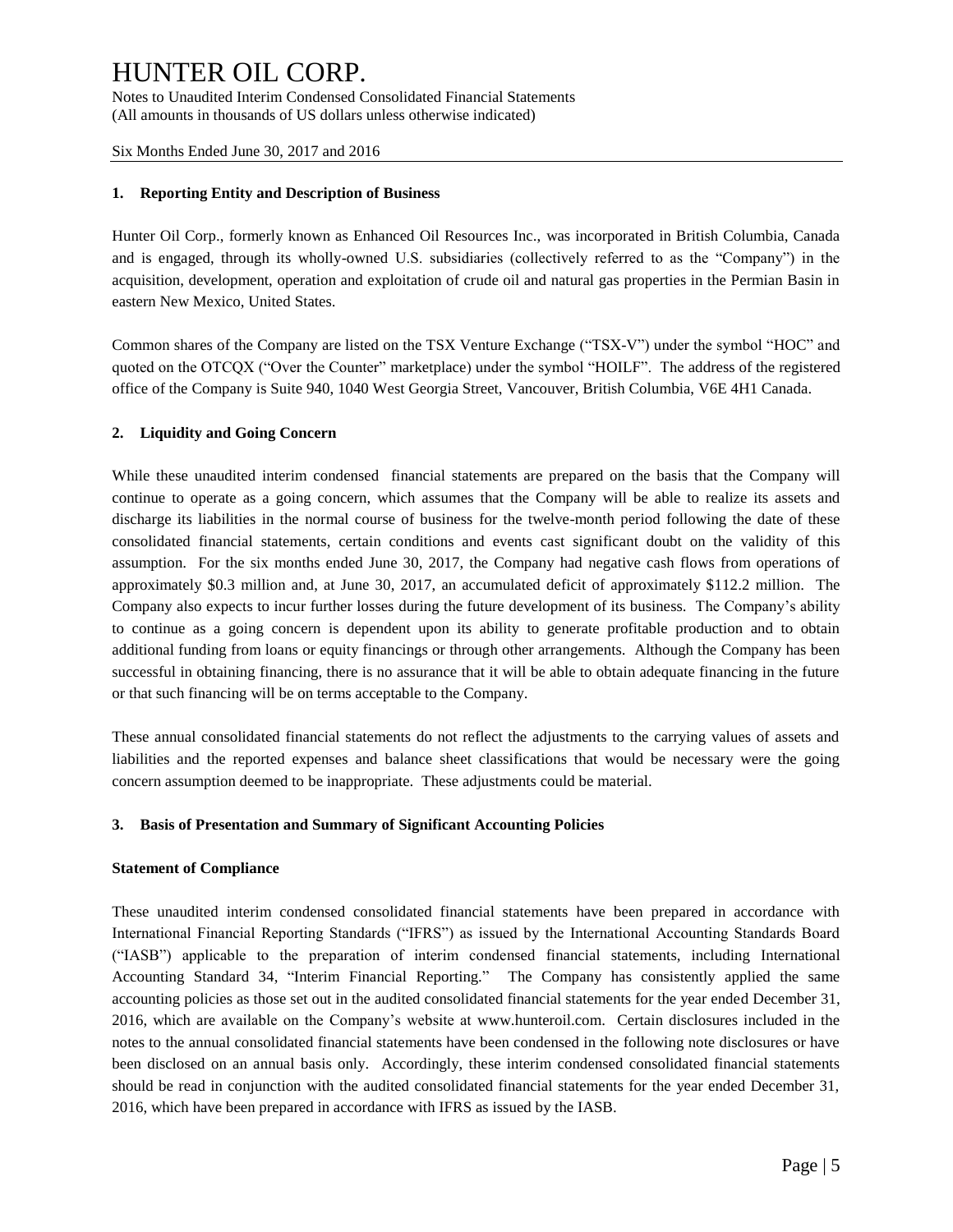Notes to Unaudited Interim Condensed Consolidated Financial Statements (All amounts in thousands of US dollars unless otherwise indicated)

Six Months Ended June 30, 2017 and 2016

The accounting policies applied in these unaudited interim consolidated financial statements are based on IFRS issued and outstanding as of August 29, 2017, the date the Company's Board of Directors approved the statements.

The accompanying unaudited interim condensed consolidated financial statements include all adjustments, composed of normal recurring adjustments, considered necessary by management to fairly state the Company's results of operations, financial position and cash flows. The operating results for interim periods are not necessarily indicative of results that may be expected for any other interim period or for the full year. Accordingly, actual results may differ from these estimates.

#### **Basis of Presentation**

**Functional Currency** – These unaudited interim condensed consolidated financial statements are presented in United States dollars, unless otherwise indicated. All references to \$ are to United States dollars and references to C\$ are to Canadian dollars.

**Reclassifications –** Certain reclassifications have been made to the June 30, 2017, unaudited interim condensed consolidated financial statements to conform to the current year presentation. These reclassifications had no effect on previously reported results of operations or accumulated deficit.

**Basis of Measurement and Estimation Uncertainty** – The unaudited interim condensed consolidated financial statements are prepared on a historical cost basis except as detailed in the Company's accounting policies disclosed in this note. The timely preparation of the unaudited interim condensed consolidated financial statements requires management to make estimates and assumptions that affect the application of accounting policies and the reported amounts of assets and liabilities and the disclosure of contingencies at the date of the unaudited interim condensed consolidated financial statements, and the amount of revenues and expenses. Accordingly, actual results may differ from these estimates.

**Principles of Consolidation and Presentation** – The unaudited interim condensed consolidated financial statements of the Company include the financial information of Hunter Oil Corp. (the "Parent Company") and its wholly-owned subsidiary, Hunter Oil Management Corp. ("HOMC") (formerly Ridgeway Petroleum (Florida), Inc.). HOMC includes the results of its wholly-owned subsidiaries, Hunter Oil Resources Corp. (formerly Enhanced Oil Resources USA Inc.), Milnesand Minerals Inc., Chaveroo Minerals Inc., and Hunter Oil Production Corp. ("HOPC") (formerly Arizona Resources Industries, Inc.). HOPC includes the results of its wholly-owned subsidiaries, Ridgeway Arizona Oil Corp. and EOR Operating Company. All intercompany amounts have been eliminated upon consolidation.

#### **4. Restricted Cash**

Restricted cash is comprised of cash escrowed amounts and certificates of deposit at banks which are pledged either to secure plugging and abandonment obligations for properties operated by the Company's subsidiaries or to secure a well site reclamation project in Canada.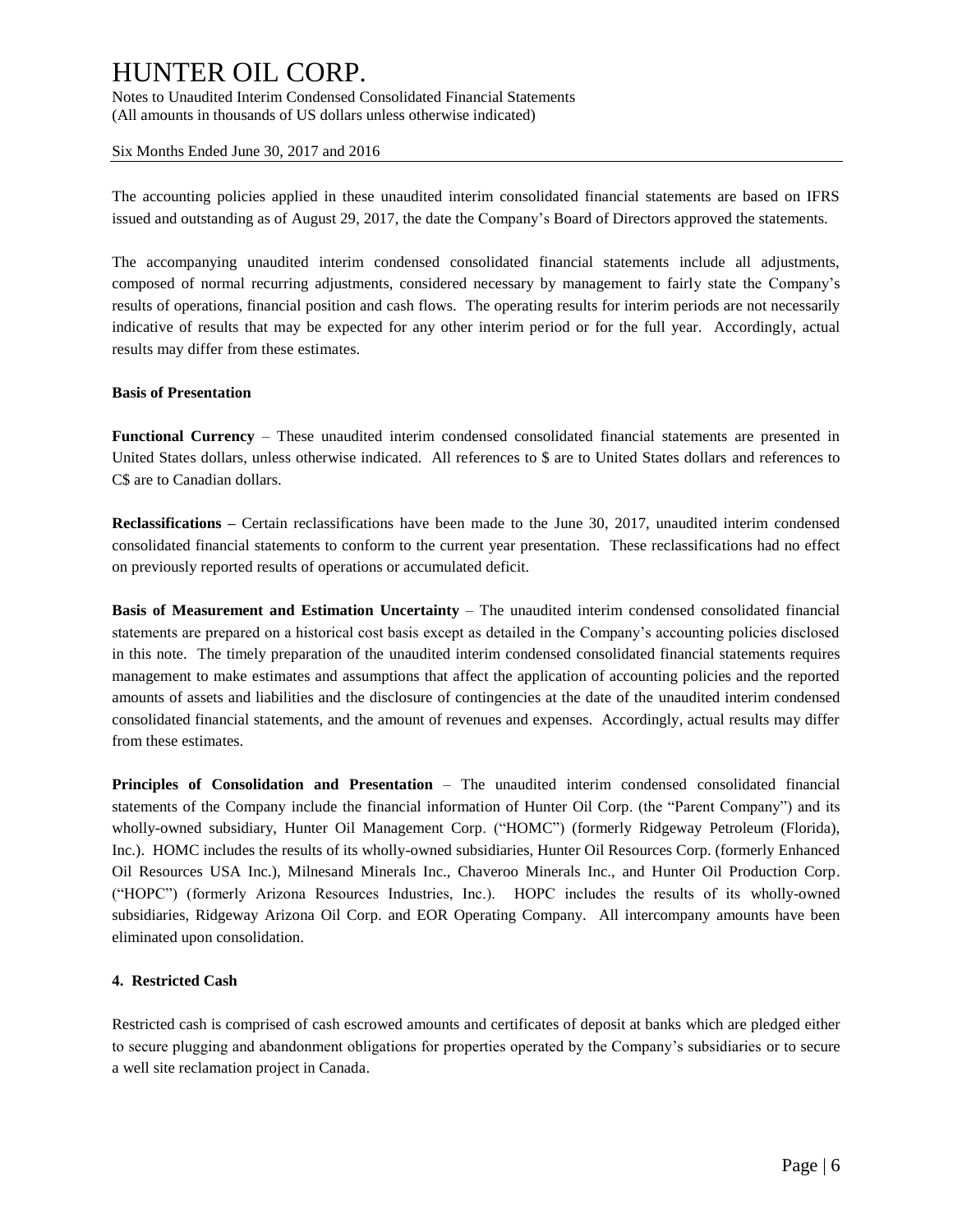Notes to Unaudited Interim Condensed Consolidated Financial Statements (All amounts in thousands of US dollars unless otherwise indicated)

#### Six Months Ended June 30, 2017 and 2016

The following table summarizes restricted cash balances:

|                                                              |    | <b>June 30,</b><br>2017 | December 31,<br>2016 |       |  |  |
|--------------------------------------------------------------|----|-------------------------|----------------------|-------|--|--|
| Bank deposits pledged to secure asset retirement obligations | S  | 2,340                   | \$.                  | 2,340 |  |  |
| Short -term                                                  | \$ | -                       | S.                   | -     |  |  |
| Long-term                                                    | S  | 2.340                   | S                    | 2,340 |  |  |

#### **5. Receivables and Subscriptions Receivable**

The Company's receivables were comprised of amounts due from crude oil purchasers of \$0.1 million at both June 30, 2017 and December 31, 2016, and other receivables of \$0.1 million at December 31, 2016. The Company's subscriptions receivable was comprised of private placement proceeds held in escrow of \$0.5 million at December 31, 2016. Management does not consider any of the receivable balances to be impaired.

#### **6. Prepaid Expenses and Other Deposits**

The Company's prepaid expenses were comprised of plugging bonds, insurance, and other short-term assets of \$0.1 million and \$0.2 million at June 30, 2017, and December 31, 2016, respectively. In addition, the Company reported \$0.4 million and \$0.3 million in deferred financing costs directly related to a proposed credit facility at June 30, 2017, and December 31, 2016, respectively. Upon retirement of the credit facility, the deferred financing costs will be recorded as a reduction of the related liability and amortized using the effective interest method.

#### **7. Exploration and Evaluation Assets**

Exploration and evaluation asset activity for the six months ended June 30, 2017, was as follows:

|                               | Oil and Gas       |
|-------------------------------|-------------------|
|                               | <b>Properties</b> |
| Balance, January 1, 2017      | 64                |
| Additions                     | 101               |
| <b>Balance, June 30, 2017</b> | 165               |

Exploration and evaluation assets include lands and assets that management has not fully evaluated for technical feasibility and commercial viability. Transfers to property and equipment are made when technical feasibility and commercial viability are determined to exist. During 2017, the Company acquired new acreage in Roosevelt County, New Mexico. The acquisition represents unproved properties with unevaluated potential for primary oil recovery projects that are excluded from the costs subject to depletion and depreciation until proved reserves are attributed to the property.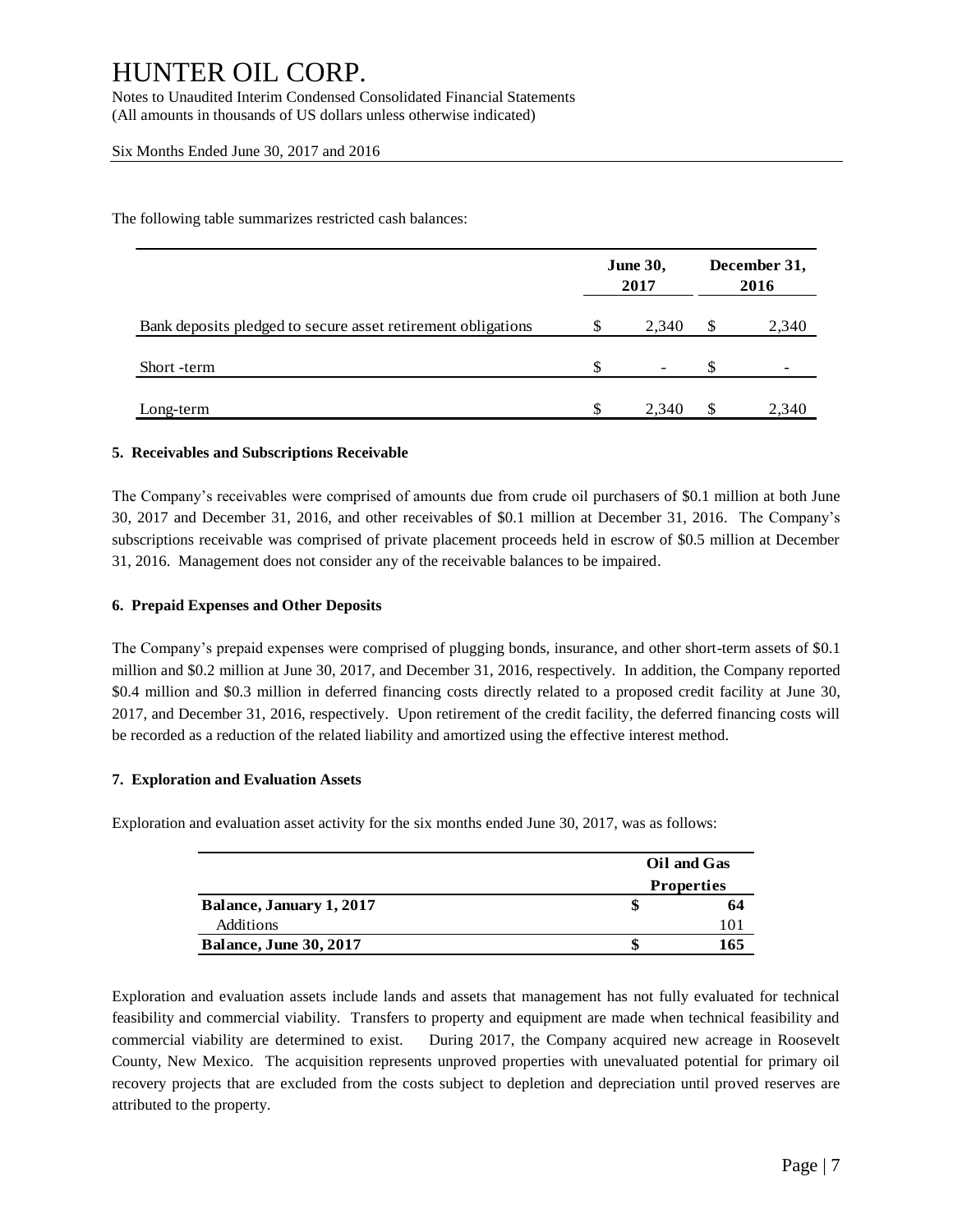Notes to Unaudited Interim Condensed Consolidated Financial Statements (All amounts in thousands of US dollars unless otherwise indicated)

Six Months Ended June 30, 2017 and 2016

#### **8. Property and Equipment**

Property and equipment activity for the period ended June 30, 2017 was as follows:

|                                                          | Oil and Gas        |     |             |               |  |
|----------------------------------------------------------|--------------------|-----|-------------|---------------|--|
|                                                          | <b>Properties</b>  |     | Other $(1)$ | <b>Total</b>  |  |
| Balance, January 1, 2017                                 | \$<br>42,623       | -\$ | 342         | \$<br>42,965  |  |
| Additions                                                | 185                |     | 345         | 530           |  |
| Dispositions                                             | (183)              |     | (48)        | (231)         |  |
| Change in discount rates of asset retirement obligations | 492                |     |             | 492           |  |
| <b>Balance, June 30, 2017</b>                            | \$<br>43,117       | \$  | 639         | \$<br>43,756  |  |
| Balance, January 1, 2017                                 | \$<br>$(3,826)$ \$ |     | (192)       | \$<br>(4,018) |  |
| Accumulated depreciation and depletion:                  |                    |     |             |               |  |
| Depreciation and depletion                               | (302)              |     | (22)        | (324)         |  |
| Dispositions                                             | (1)                |     | 17          | 16            |  |
| <b>Balance, June 30, 2017</b>                            | \$<br>$(4,129)$ \$ |     | $(197)$ \$  | (4,326)       |  |
| Net book value:                                          |                    |     |             |               |  |
| January 1, 2017                                          | \$<br>38,797       | \$  | 150         | \$<br>38,947  |  |
| June 30, 2017                                            | \$<br>38,988       | \$  | 442         | \$<br>39,430  |  |

**(1)** The "Other" column aggregates long-term, depreciable assets (e.g., Property, Plant, and Equipment, Furnitures and Fixtures) not included in the aggregates long-term, depreciable assets (e.g., Property, Plant, and Equipment, Furnitures and Fixtures) not included in the aggregated amounts listed either in Note 7 - Exploration and Evaluation Assets or column listed above.

Future development costs of \$236.2 million and \$95.6 million for the periods ended June 30, 2017 and 2016, respectively, have been included in the computation of depletion expense. No general and administrative costs have been capitalized with regard to property and equipment.

#### **9. Asset Retirement Obligations**

The following table presents the reconciliation of the beginning and ending aggregate carrying amount of the estimated future obligations associated with the retirement of oil and gas properties:

| Balance, January 1, 2017                                 | S | 17,767 |
|----------------------------------------------------------|---|--------|
| Increase in provision due to change in discount rates    |   | 492    |
| Increase in provision due to passage of time (accretion) |   | 221    |
| Increase in provision due to asset addition              |   | 10     |
| Decrease in provision due to asset disposition           |   | (26)   |
| Asset retirement costs incurred                          |   | (58)   |
| <b>Balance, June 30, 2017</b>                            |   | 18.406 |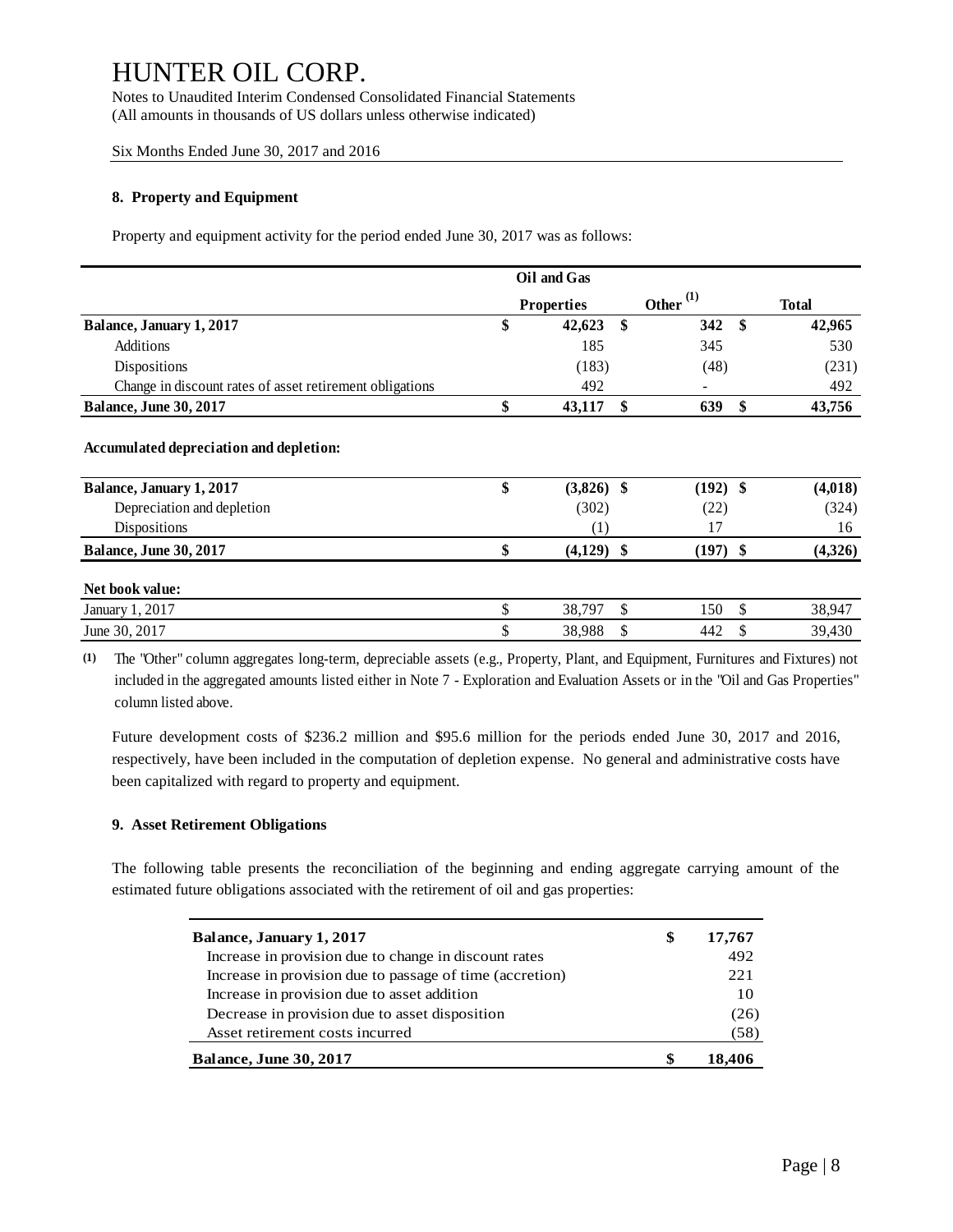Notes to Unaudited Interim Condensed Consolidated Financial Statements (All amounts in thousands of US dollars unless otherwise indicated)

Six Months Ended June 30, 2017 and 2016

The total undiscounted amount of estimated future cash flows required to settle the obligations as of June 30, 2017, is \$27.1 million, which has been discounted using risk free rates from 1.14% to 2.69% and an assumed inflation rate of 1.50%. These obligations are expected to be settled over the next twenty-four years and will be funded from general Company resources at the time of retirement.

At June 30, 2017, the Company estimated asset retirement obligations of \$2.0 million and \$0.9 million for active leases administered by the Bureau of Land Management (BLM) and for active leases administered by the New Mexico Oil Conservation Division (OCD), respectively, in its Milnesand field. In addition, the Company estimated plugging obligations of \$1.6 million and \$9.0 million for active BLM leases and for active OCD leases, respectively, in its Chaveroo field. Total of estimated asset retirement obligations for expired leases (all in the Chaveroo field) was \$2.2 million. The following table summarizes the Company's total estimated asset retirement obligation by field at June 30, 2017 and 2016.

|                               | <b>Active Leases</b> |       | <b>Expired Leases</b>    |  |       | <b>Total</b> |           |
|-------------------------------|----------------------|-------|--------------------------|--|-------|--------------|-----------|
|                               | <b>BLM</b>           | OCD   | BLM                      |  | OCD   | Facilities   | Liabilitv |
| Milnesand Field               | 2,049                | 909   | $\overline{\phantom{0}}$ |  | -     | 772          | 3,730     |
| Chaveroo Field                | . 594                | 8.963 | . 138                    |  | 1.034 | 1.947        | 14.676    |
| <b>Balance, June 30, 2017</b> | 3.643                | 9.872 | 1.138                    |  | 1.034 | 2.719        | 18.406    |

|                               | <b>Active Leases</b> |            |  |            | <b>Expired Leases</b> |  |       |                   | <b>Total</b> |
|-------------------------------|----------------------|------------|--|------------|-----------------------|--|-------|-------------------|--------------|
|                               |                      | <b>BLM</b> |  | <b>OCD</b> | <b>BLM</b>            |  | OCD   | <b>Facilities</b> | Liabilitv    |
| Milnesand Field               |                      | 2,207      |  | 983        | -                     |  |       | 824               | 4,014        |
| Chaveroo Field                |                      | .797       |  | 8.523      | 1.545                 |  | 2.052 | 2.237             | 16,154       |
| <b>Balance, June 30, 2016</b> |                      | 4.004      |  | 9.506      | 1.545                 |  | 2.052 | 3.061             | 20,168       |

The \$0.7 million recorded as current asset retirement obligations at June 30, 2017, represents the amount that the Company anticipates spending over the proceeding twelve calendar months on surface reclamation activities associated with recent asset retirement activities coupled with the estimated cost of asset retirement activities for the next ten wells in its BLM-compliant abandonment program.

#### **10. Accounts Payable and Accrued Liabilities**

The Company's trade payables at June 30, 2017, and December 31, 2016, were \$0.5 million and \$0.4 million respectively. The Company's accrued liabilities at both June 30, 2017, and December 31, 2016, were \$0.1 million.

During 2016, the Company received \$1.75 million in private placement funds discussed in Note 16 – Private Placement. Gross proceeds totaled \$2.5 million. The Company also incurred offering costs of \$0.04 related to the private placement. The funds are recorded in equity instruments on the unaudited interim condensed consolidated balance sheet (see Note  $11 -$  Equity Instruments).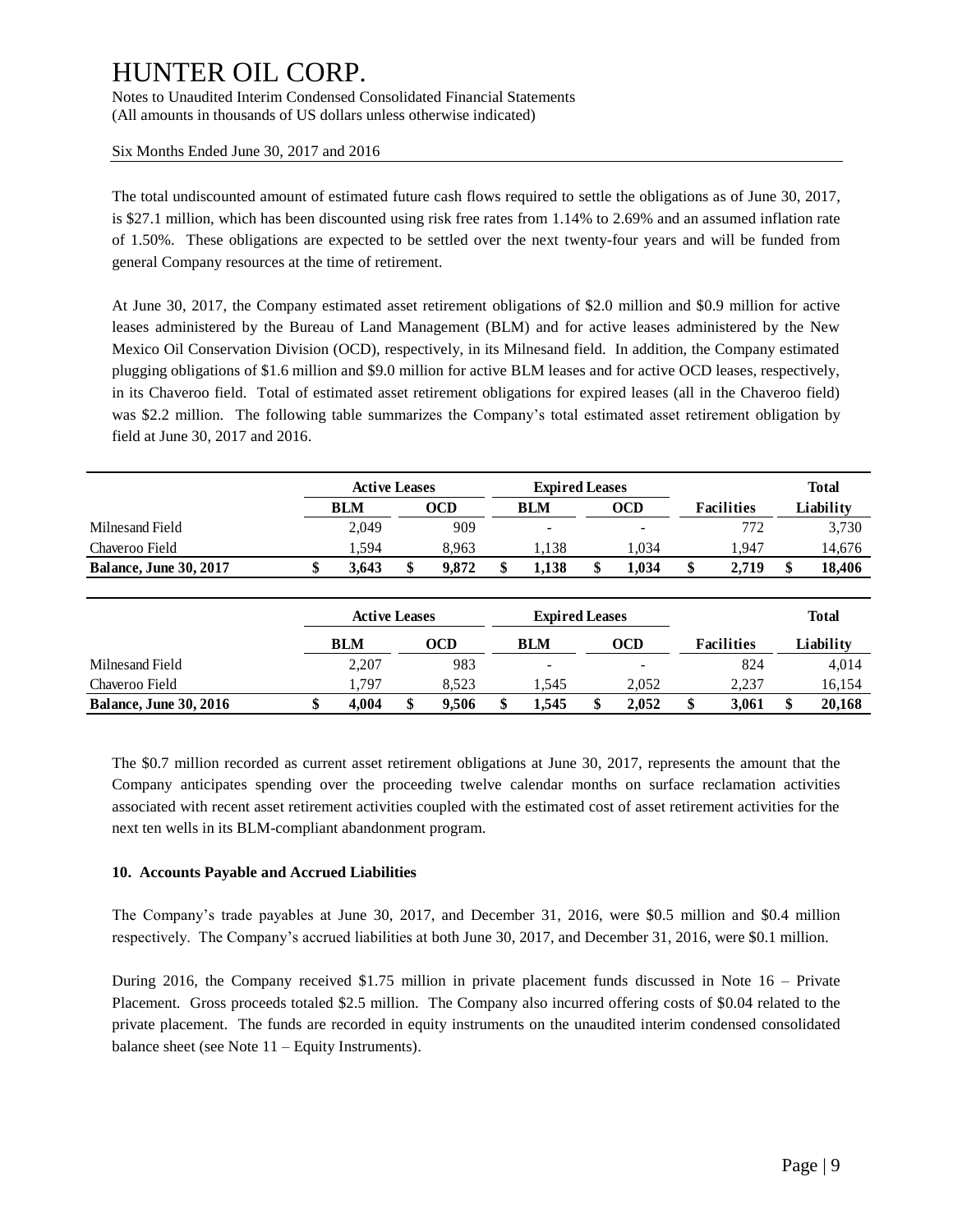Notes to Unaudited Interim Condensed Consolidated Financial Statements (All amounts in thousands of US dollars unless otherwise indicated)

Six Months Ended June 30, 2017 and 2016

#### **11. Equity Instruments**

**Share Consolidation** – Effective January 21, 2015, the Company implemented a share consolidation on the basis of one new common share for every ten pre-consolidation shares. Effective September 9, 2016, the Company implemented a share consolidation on the basis of one new common share for every ten pre-consolidation shares as of September 9, 2016. Accordingly, all references to the outstanding common shares of the Company in these financial statements have been restated to give effect to the consolidations as if the number of shares were effective for all periods presented.

**Authorized Shares –** The Company is authorized to issue an unlimited number of common shares of no par value and up to 25 million preferred shares of no par value.

**Issued and Outstanding –** The Company had 8,070,871 common shares outstanding at both June 30, 2017, and June 30, 2016. The Company did not issue shares during the first six months of 2017.

The Company had 1,000 preferred shares outstanding at June 30, 2017 and 2016, respectively.

**Stock option plan –** The Company has a stock option plan under which up to 10% of the number of outstanding common shares may be reserved for issuance as of any particular stock option grant date. The stock options were granted with a five-year expiry term. The exercise prices for all outstanding options are denominated in Canadian dollars, the trading currency of the Company's common shares.

As of June 30, 2017, the Company has nil stock options outstanding.

**Earnings per share –** The weighted average number of shares outstanding that was used for purposes of the computation of basic per share data was 8,070,871 at June 30, 2017, and 5,713,319 at June 30, 2016. Since the Company incurred a net loss for both periods, no common stock equivalents were included in the computation of diluted earnings per share as their inclusion would have been anti-dilutive.

**Stock-Based Compensation** – No stock-based compensation expense was recognized during the six months ended June 30, 2017 and 2016, as no options were granted and all options were fully vested at January 1, 2016. Stockbased compensation previously recorded by the Company relating to options that have not been exercised is included in contributed surplus.

At June 30, 2017, there were no stock options outstanding.

#### **12. Related Party Transactions**

The Company paid approximately \$0.12 million in management fees to an entity controlled by the Company's Chief Executive Officer during the six months ended June 30, 2017 and 2016, respectively.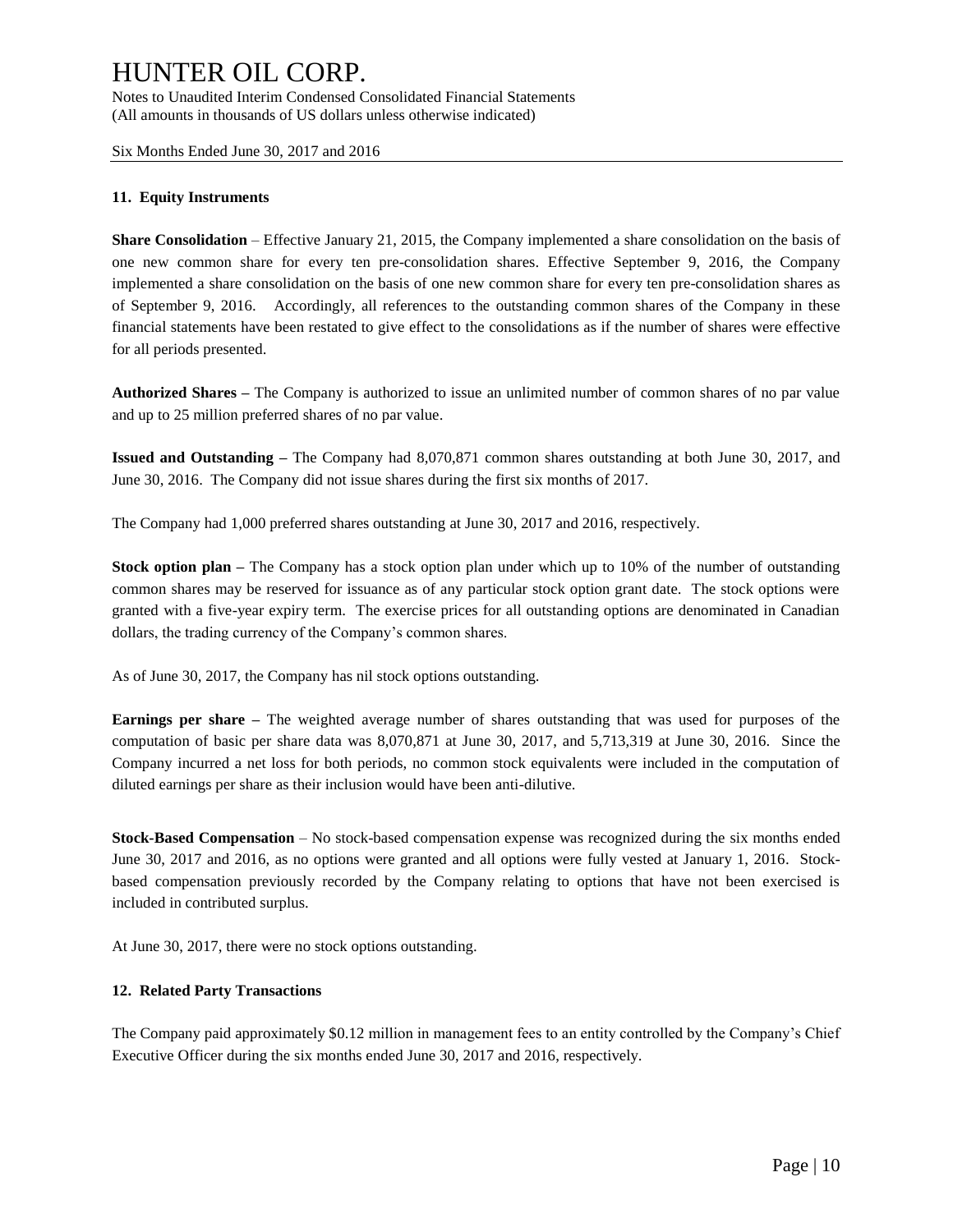Notes to Unaudited Interim Condensed Consolidated Financial Statements (All amounts in thousands of US dollars unless otherwise indicated)

Six Months Ended June 30, 2017 and 2016

#### **13. Commitments and Contractual Obligations**

The Company is committed to the following non-cancellable future minimum lease payments, related to two office leases, at June 30, 2017:

| 2017  | \$<br>46 |
|-------|----------|
| 2018  |          |
| Total | \$<br>88 |

#### **14. Fair Value Measurements**

Fair value estimates are made at a specific point in time, using available information about the financial instrument. These estimates are subjective in nature and often cannot be determined with precision. The Company classifies fair value measurements using a fair value hierarchy that reflects the significance of the inputs used in making the measurements. The fair value hierarchy has the following levels:

- Level 1 Values are based on unadjusted quoted prices available in active markets for identical assets or liabilities as of the reporting date.
- Level 2 Values are based on inputs, including quoted forward prices for commodities, time value and volatility factors, which can be substantially observed or corroborated in the marketplace. Prices in level 2 are either directly or indirectly observable as of the reporting date.
- Level 3 Values are based on prices or valuation techniques that are not based on observable market data.

The Company has determined that the carrying value of its short-term financial assets and liabilities (cash and cash equivalents, restricted cash, receivables, accounts payable and accrued liabilities) approximates fair value at the consolidated balance sheet dates due to the short-term maturity of these instruments.

#### **15. Risk Management**

**Risks Associated with Financial Assets and Liabilities** – The Company is exposed to financial risks arising from its financial assets and liabilities. Financial risks include market risks (such as commodity prices, foreign exchange and interest rates), credit risk and liquidity risk. The future cash flows of financial assets or liabilities may fluctuate due to movements in market prices and the exposure to credit and liquidity risks. Disclosures relating to exposure risk are provided in detail as follows:

#### **Credit Risk**

Credit risk is the risk of an unexpected loss if a customer or counterparty to a financial instrument fails to meet its contractual obligations. The Company's financial instruments exposed to concentrations of credit risk are primarily cash and cash equivalents, including restricted cash, and accounts receivable.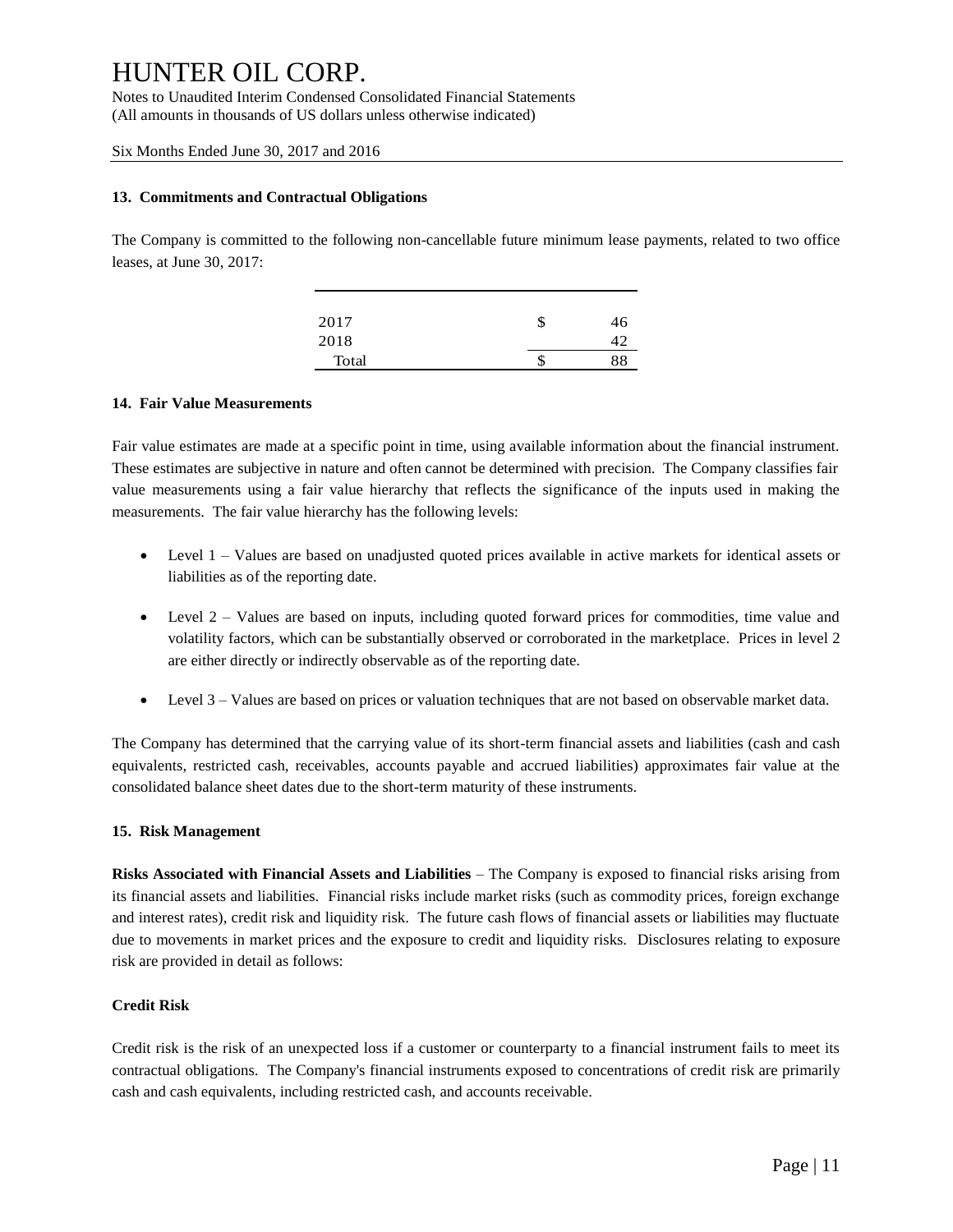Notes to Unaudited Interim Condensed Consolidated Financial Statements (All amounts in thousands of US dollars unless otherwise indicated)

Six Months Ended June 30, 2017 and 2016

The Company limits its exposure to credit risk with respect to cash equivalents by investing available cash in shortterm deposits with Canadian and US banks, principally in overnight money market funds investing in government treasury instruments. The Company's receivables mainly consist of amounts due from sales of its crude oil and natural gas production.

With respect to its crude oil and natural gas production receivables, the Company is the operator of all its property interests and owns the significant majority of the working interest in producing properties.

Receivables related to the sale of crude oil production are with two major reputable marketers and proceeds are collected within approximately 25 days following the month of delivery. The Company produces a limited amount of natural gas which is sold to a reputable purchaser and collections occur within approximately 55 days of the end of any monthly period.

#### **Liquidity Risk**

Liquidity risk is the risk that the Company will not be able to meet its financial obligations as they fall due. As described in Note 2 of these consolidated financial statements, management of the Company has assessed that there may be significant doubt regarding the Company's ability to continue as a going concern. The Company's approach to managing liquidity risk is to ensure, as far as possible, that it will always have sufficient liquidity to meet liabilities when due. At June 30, 2017, the Company had cash of \$0.2 million, excluding restricted cash of \$2.3 million. The Company is dependent on raising funds by borrowings, equity issues, or asset sales to finance its ongoing operations, capital expenditures and acquisitions. The contractual maturity of the majority of accounts payable is within three months or less. The Company has historically financed its expenditures and working capital requirements through the sale of common stock or, on occasion, through the issuance of short-term debt.

#### **Foreign Exchange Risk**

Substantially all of the Company's assets and expenditures are either denominated in or made with US dollars. As a result, the Company has very limited exposure to foreign exchange risk in relation to existing commitments or assets denominated in a foreign currency. The Company has chosen not to enter into any foreign exchange contracts since its Canadian dollar working capital balances are not significant to the consolidated entity.

#### **Commodity Price Risk**

The Company is exposed to fluctuations in the world commodity prices for its products with a corresponding impact to cash flow. Reduced cash flow may result in lower levels of capital being available for field activity, thus compromising the Company's capacity to grow production while at the same time replacing continuous production declines from existing properties. When the Company forecasts increased debt levels due to capital expenditures exceeding cash flow, it may enter into oil and natural gas hedging contracts in order to provide stability of future cash flow. The Company engages in derivative financial instruments solely to manage its commodity price risk exposure relative to its actual commodity production and not for speculative purposes. The Company has no derivative contracts in place at June 30, 2017.